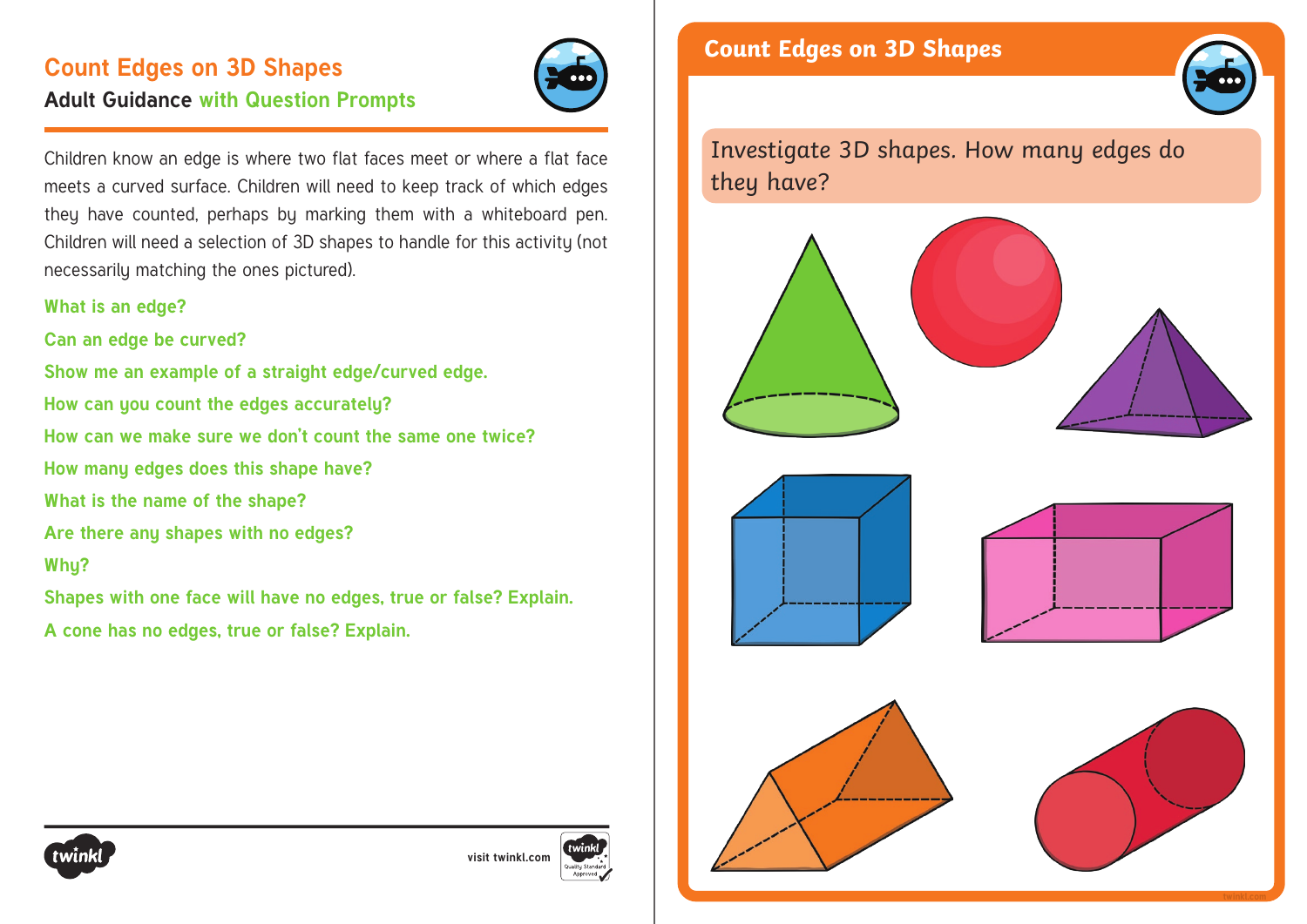## **Count Edges on 3D Shapes Adult Guidance with Question Prompts**



Children read clues about the edges of shapes and try to match them to the options. Some of the clues could describe more than one shape. It would be ideal to have these four shapes for children to look at and count during this activity.

**Which shapes are the children describing?**

**Is there one with only one edge?**

**How would you describe the edge of that shape?**

**Is there a shape with 12 edges?**

**Is there another shape that could fit that clue?**

**Which shape has no edges?**

**Which shapes have only straight edges?**

**Is there another shape that could fit that clue?**

**Can you write your own clues for some other 3D shapes?**



These four children are describing a chosen shape.





**[visit twinkl.com](https://www.twinkl.co.uk/resources/planit-maths-primary-teaching-resources-year-2/planit-maths-primary-teaching-resources-year-2-geometry---properties-of-shape/planit-maths-primary-teaching-resources-year-2-geometry---properties-of-shape-identify-and-describe-the-properties-of-3-d-shapes-including-the-number-of-edges-vertices-and-faces)**